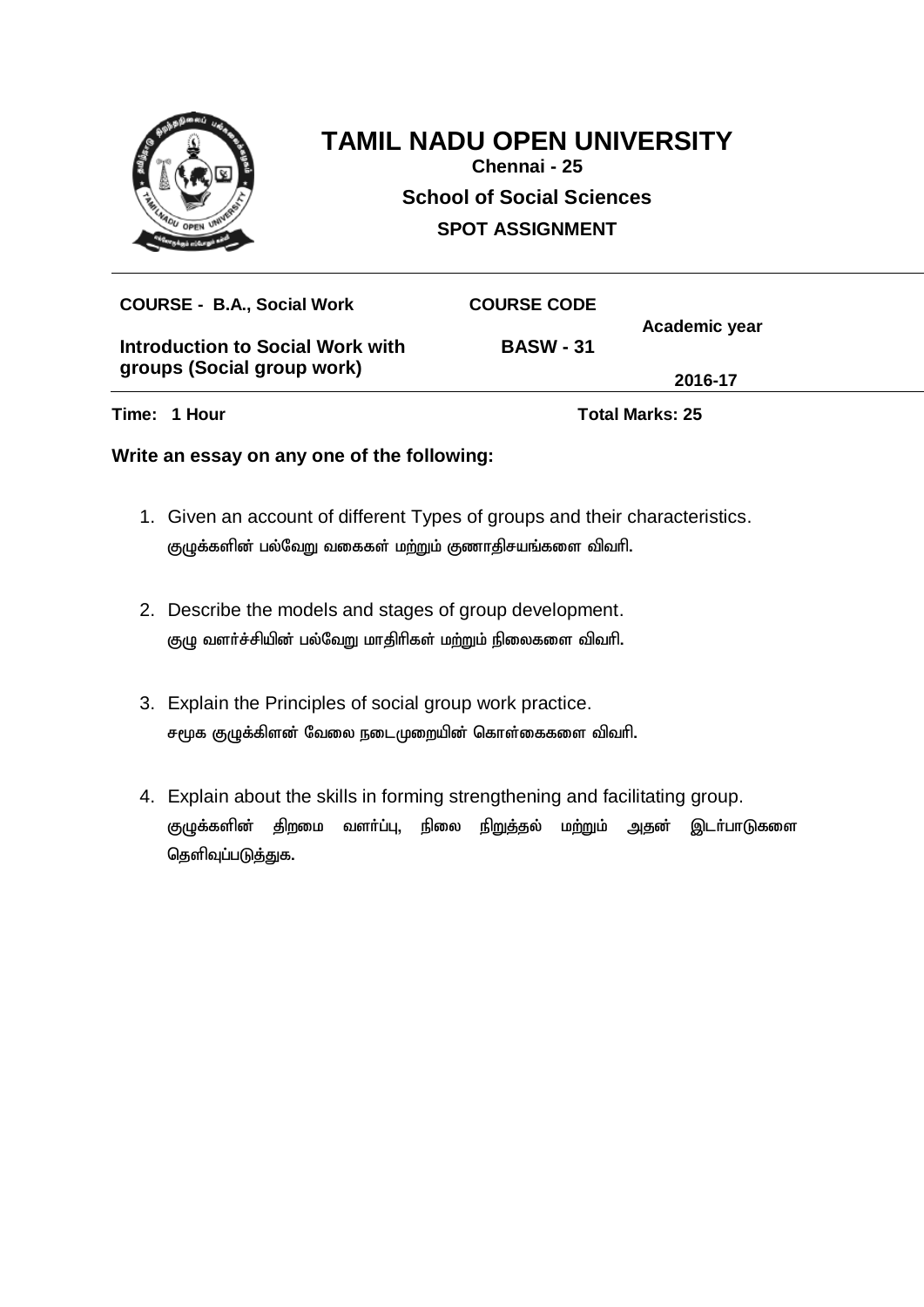

## **TAMIL NADU OPEN UNIVERSITY**

**Chennai - 25 School of Social Sciences SPOT ASSIGNMENT**

| <b>COURSE - B.A., Social Work</b>                                 | <b>COURSE CODE</b>     |               |
|-------------------------------------------------------------------|------------------------|---------------|
| Introduction to social work with<br><b>communities (Community</b> | <b>BASW - 32</b>       | Academic year |
| organization)                                                     |                        | 2016-17       |
| Time: 1 Hour                                                      | <b>Total Marks: 25</b> |               |

- 1. What is community? Explain the types and characteristics of communities. சமுதாயம் என்றால் என்ன? சமுதாயத்தின் பல்வேறு வகைகள் மற்றும் குணாதிசயங்களை விவரி
- 2. Explain the meaning and types of community power. சமுதாய அதிகாரம் என்றால் என்ன என்பதனை விவரித்து அதன் வகைகளை விவரி.
- 3. Discuss the principles of community organization. சமுதாய நிறுவனத்தின் கொள்கையினை விவரி.
- 4. Explain about NGO's and community organization. சமுதாய நிறுவனத்தில் தன்னார்வ தொண்டு நிறுவனத்தின் பங்கினை விவரி.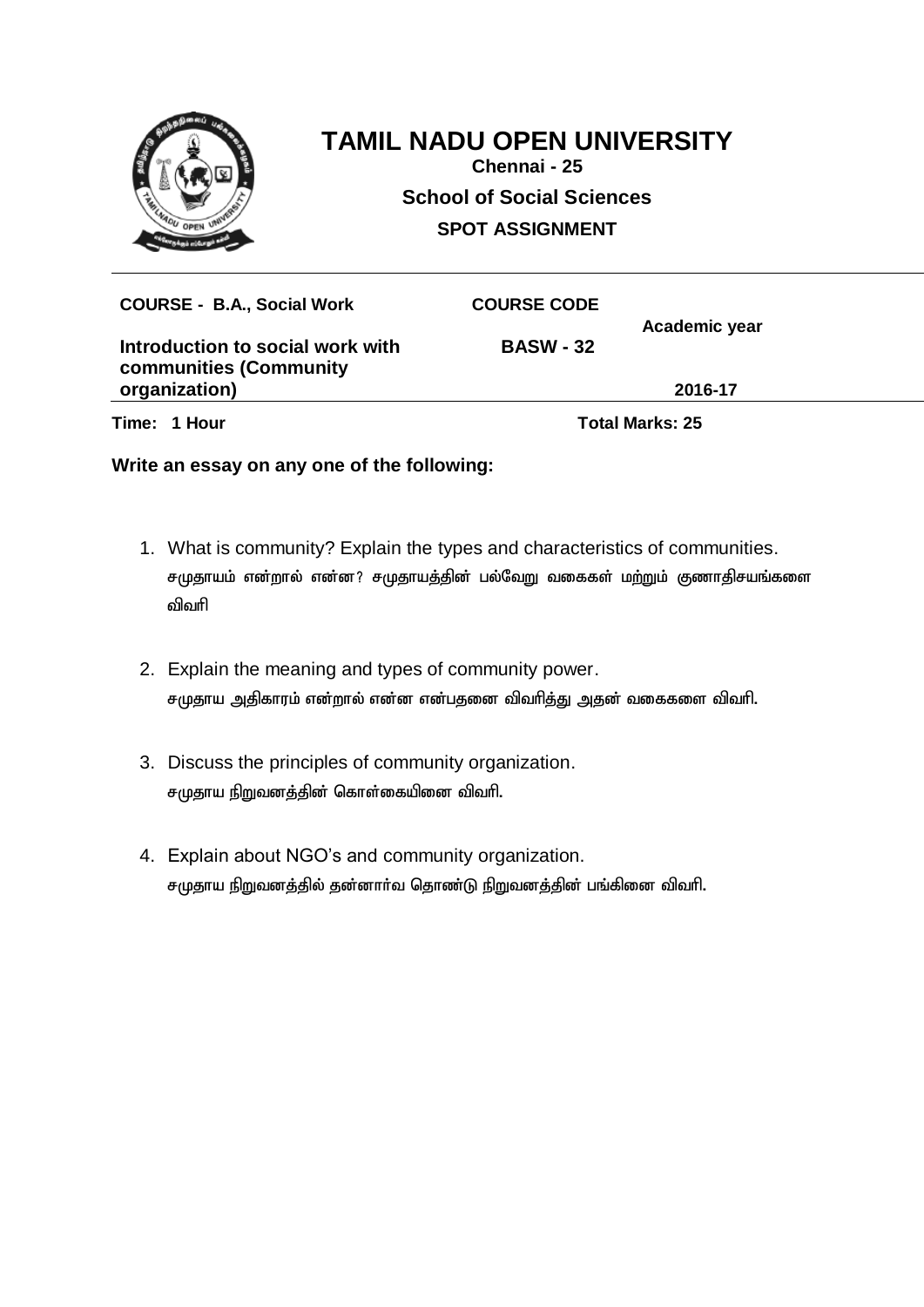

### **TAMIL NADU OPEN UNIVERSITY**

**Chennai - 25**

**School of Social Sciences**

**SPOT ASSIGNMENT**

| <b>COURSE - B.A., Social Work</b>          | <b>COURSE CODE</b> | Academic year |  |
|--------------------------------------------|--------------------|---------------|--|
| <b>Social Work Research and Statistics</b> | <b>BASW - 33</b>   | 2016-17       |  |

**Time: 1 Hour Total Marks: 25** 

- 1. Explain the various Types of social Research. சமூக ஆராய்ச்சியின் பல்வேறு வகைகளை விவரி.
- 2. Give a note on Hypothesis formulation and types. அனுமானம் பற்றி குறிப்ப வரைக. மேலும் அதன் பல்வேறு வகைகளை விவரி.
- 3. List out the various types of research designs and explain. ஆராய்ச்சித் திட்ட முன்மாதிரியின் பல்வேறு வகைகளை விவரி.
- 4. Write a note on Research report writing. ஆய்வு திட்ட அறிக்கை குறித்து ஒரு கட்டுரை வரைக.